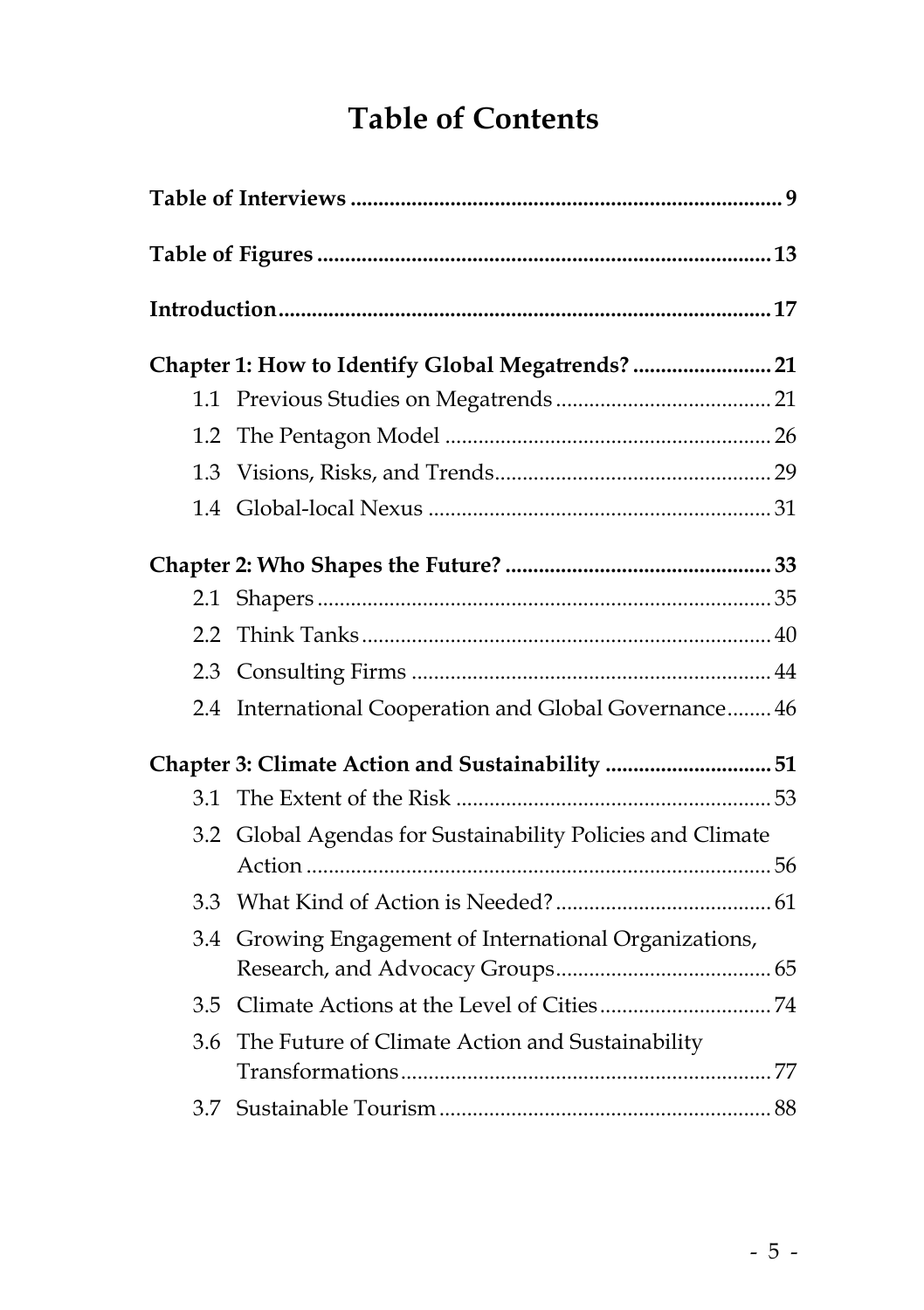| 4.1 | Dimensions of Digital Growth: New Business   |  |
|-----|----------------------------------------------|--|
|     |                                              |  |
| 4.2 |                                              |  |
| 4.3 |                                              |  |
| 4.4 | Governance of Cyberspace and Anti-trust      |  |
|     |                                              |  |
| 4.5 |                                              |  |
|     |                                              |  |
| 5.1 |                                              |  |
| 5.2 |                                              |  |
| 5.3 |                                              |  |
|     |                                              |  |
|     |                                              |  |
| 6.1 |                                              |  |
| 6.2 |                                              |  |
|     | 6.3 Demography and Other Megatrends 172      |  |
|     |                                              |  |
| 7.1 |                                              |  |
| 7.2 |                                              |  |
| 7.3 | Urbanization and Other Megatrends 184        |  |
| 7.4 | The Greening of the Construction Sector  188 |  |
|     |                                              |  |
| 8.1 |                                              |  |
| 8.2 | The Impact of the COVID-19 Pandemic  202     |  |
| 8.3 |                                              |  |
| 8.4 |                                              |  |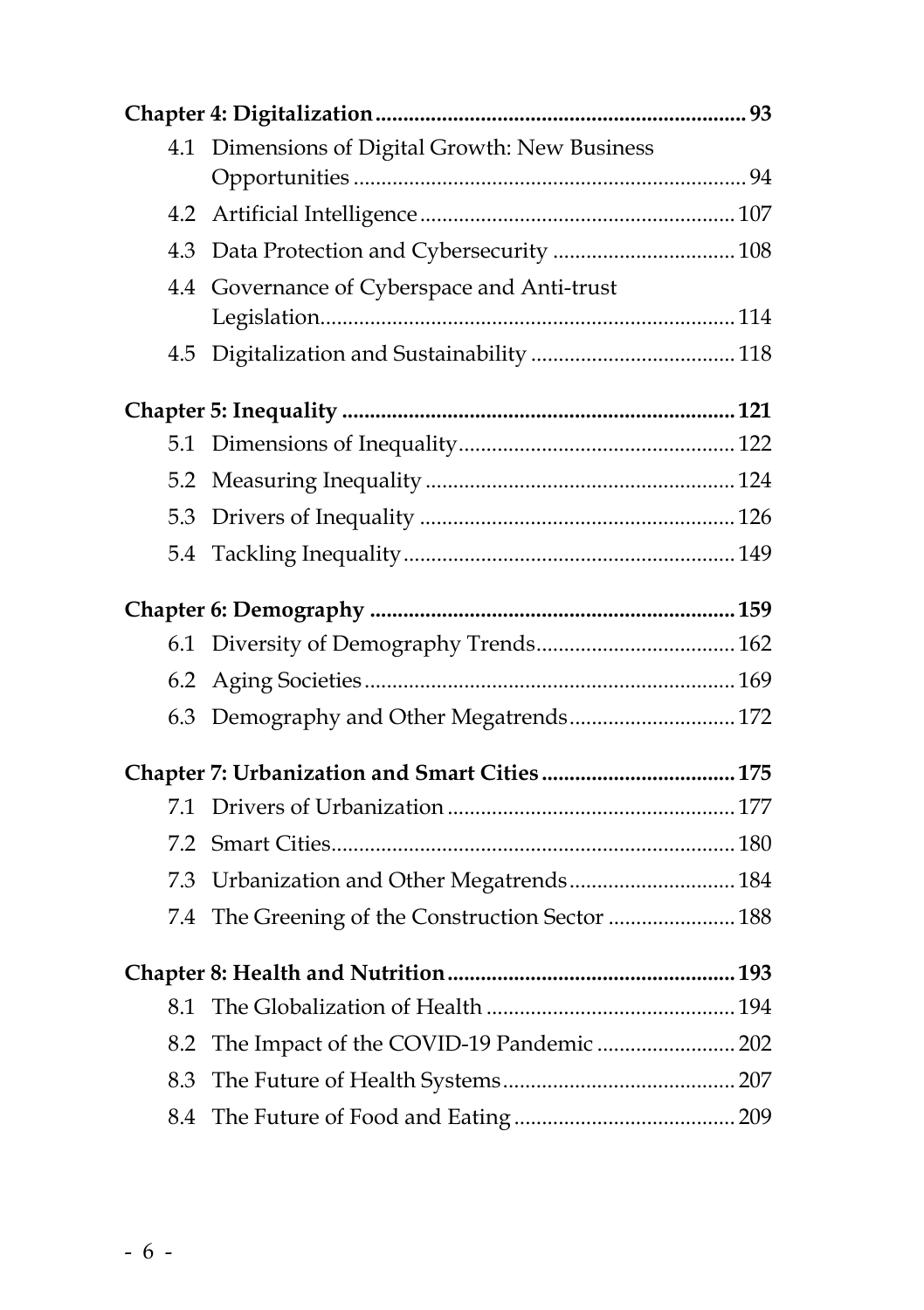| International Cooperation in Support of the Green<br>9.3  |  |
|-----------------------------------------------------------|--|
|                                                           |  |
|                                                           |  |
| 10.1 From Ethical Investment to Sustainable Finance  239  |  |
| 10.2 Mainstreaming of Sustainable Finance 241             |  |
| 10.3 Greenwashing of Investment Strategies 248            |  |
| Chapter 11: Democracy and Governance Innovations 251      |  |
| 11.1 Concepts, Discourses, and Political Trends  253      |  |
| 11.2 Empirical Democracy Research and Proliferation of    |  |
| 11.3 Practices of Participatory and Consultative          |  |
|                                                           |  |
| Chapter 12: Multipolar World Order and the Future of      |  |
|                                                           |  |
|                                                           |  |
| 12.2 The Rise of China: How Long Will it Last? 281        |  |
|                                                           |  |
| 12.4 The Geopolitical Impact of the COVID-19 Pandemic 291 |  |
|                                                           |  |
| Chapter 13: Civilizational Developments: Diversity,       |  |
| Individualization and Loneliness, Gender Shift, and       |  |
|                                                           |  |
|                                                           |  |
|                                                           |  |
|                                                           |  |
|                                                           |  |